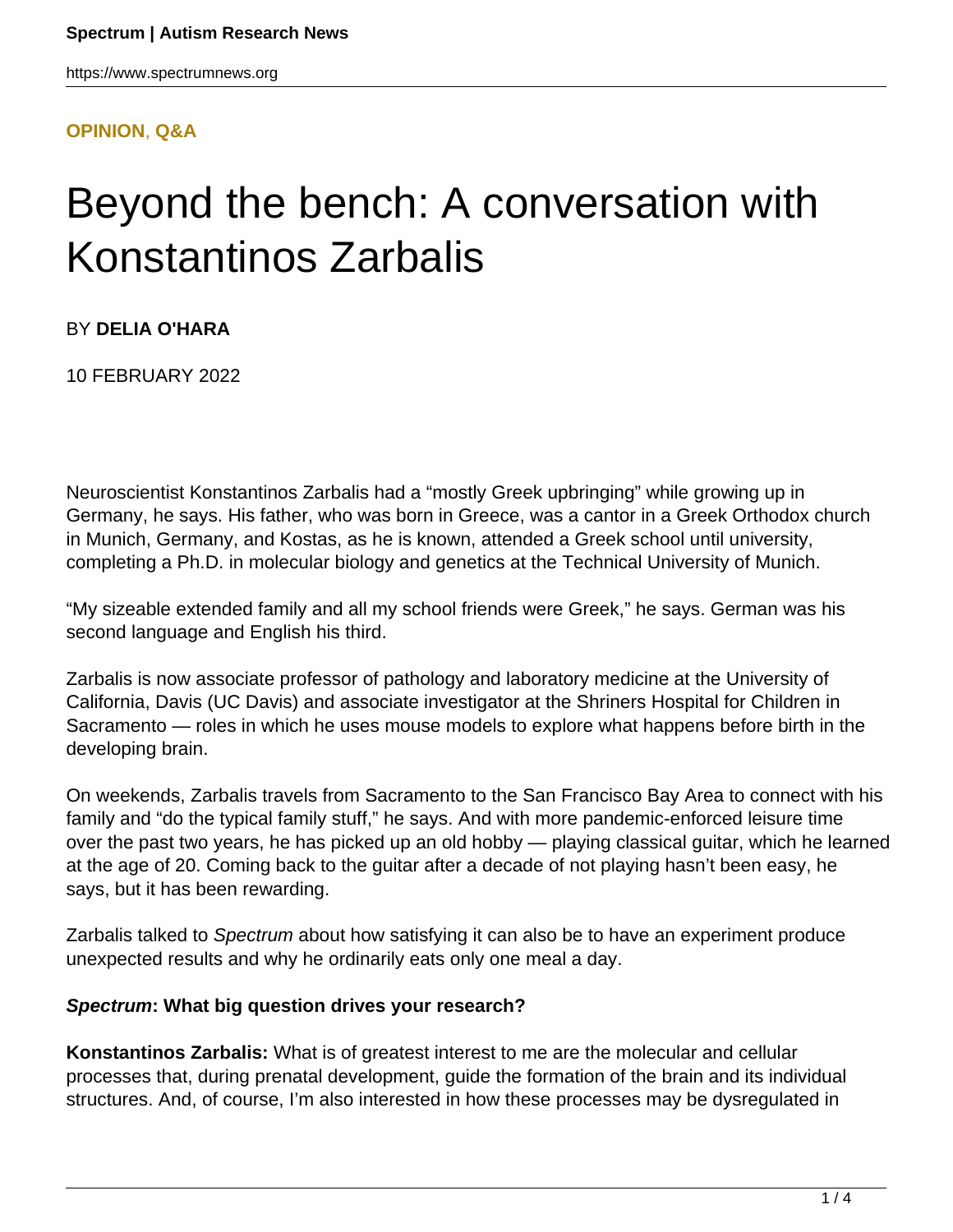https://www.spectrumnews.org

autism.

# **S: Whose work do you admire?**

**KB: [John Rubenstein](https://www.spectrumnews.org/author/jrubenstein/)**, who is at the University of California, San Francisco, has made great contributions to our understanding of the prenatal developmental processes that guide the formation of the brain, and how disease states influence changes in prenatal development. I've had the pleasure of collaborating a little bit with him. And **[Nenad Sestan](https://www.spectrumnews.org/author/nenadsestan/)** at Yale University; I find his comparative and longitudinal transcriptional brain analysis particularly interesting — how it sheds light on the specifics of human brain evolution and function. I also really admire some of the people who are working in the **[cerebral and cortical organoid](https://doi.org/10.1038/s41593-018-0107-3)** field, like **[Sergiu Pasca](https://www.spectrumnews.org/news/profiles/rising-star-sergiu-pasca-scientist-at-play/)** at Stanford University.

One of the reasons why I wanted to come to the United States to work was because the field of developmental neuroscience was so strongly represented here. It was the work of American researchers I followed early on that motivated me to pursue my own research career in this area.

# **S: What is the most rewarding part of your job?**

**KZ:** Interacting with really smart and capable people and exchanging ideas, contemplating problems, trying to find solutions together. I'm including the people in my own lab, but also the community at UC Davis and even beyond. One thing that's even a little more personal is just the satisfaction to see an experiment succeed, to see that an idea, put to the test, can actually produce the outcome that was anticipated — or maybe, surprisingly, produce a different outcome that is just as exciting and interesting.

## **S: What does your typical day look like?**

KZ: I get up at 6 a.m., maybe do a brief workout. Then I have breakfast, and it's usually a generous breakfast, all the major food groups, because that will typically be my only meal during the day. Then I go to the lab and spend, I would say, 10 hours there on average. Midday or in the evening, I hit the gym. The pandemic has done a major disservice to my workout routine, but thankfully, the gym is open right now. In summer, in addition, I take an evening swim.

# **S: Why do you eat only one meal a day?**

**KZ:** Intermittent fasting helps me **[maintain a healthy lifestyle](http://doi.org/10.1056/NEJMra1905136)** — which appears to be well supported by research — and I think I feel better doing it. The other reason is, this way food is never on the agenda while I'm at work, so I can fully concentrate on the tasks at hand. I'm a big tea drinker, though. I have black tea in the morning and green tea throughout the day.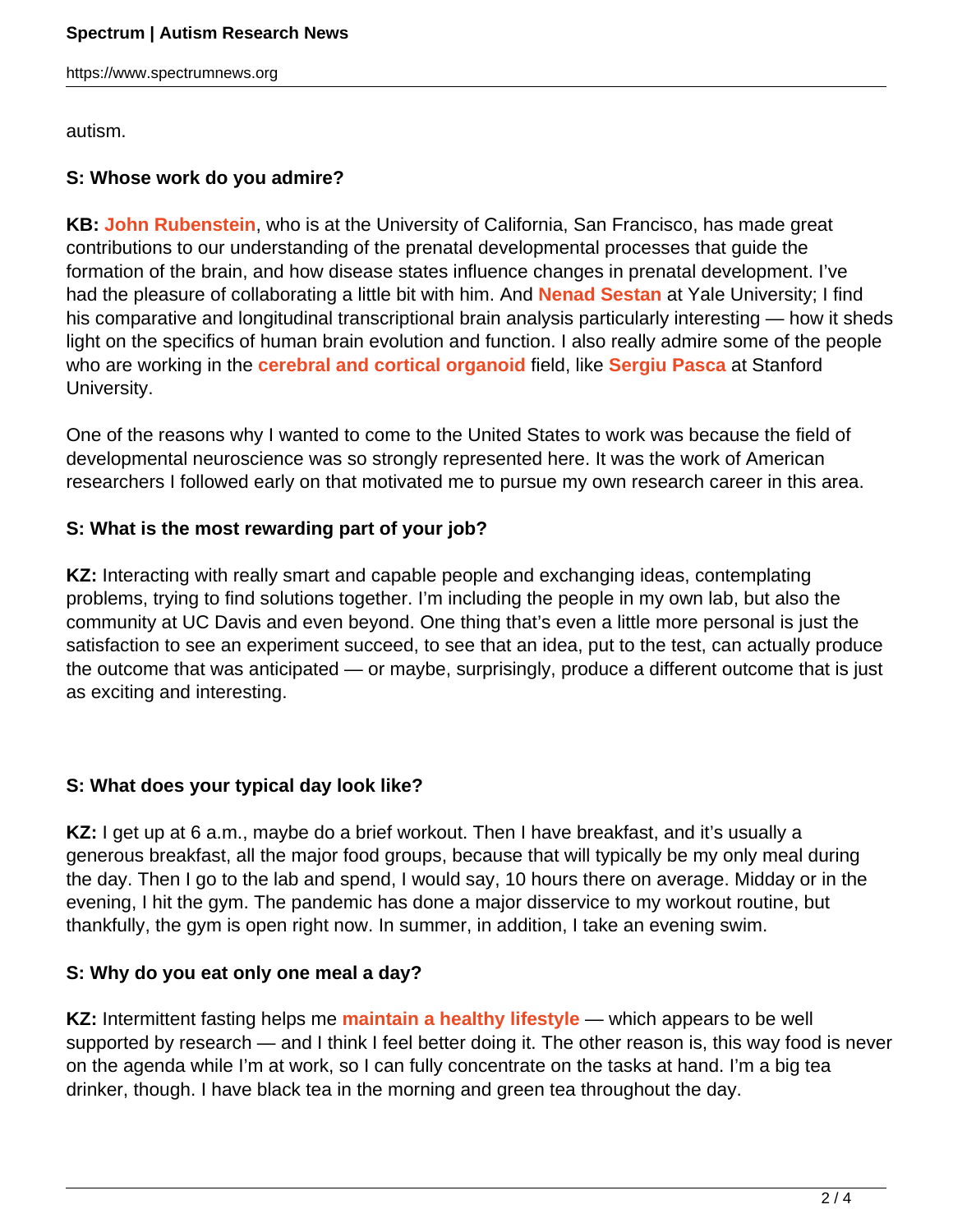#### **S: When and where are you most productive?**

**KZ:** In my office. It's quiet and has the best setup for me for work, with my computer and my fast network and all that.

#### **S: Do you listen to music or podcasts while you work?**

**KZ:** Not when I'm working intensely. I'm too distractable. I try to keep it as quiet as possible when I'm writing or reading. But when I'm doing tasks that are not as demanding, like putting figures together or sorting papers, things like that, then sometimes I listen to some music, rock music, **[Maserati](https://maserati.bandcamp.com/music)**, **[Majeure](https://majeure.bandcamp.com/)** or **[Zombi](https://zombi.bandcamp.com/)**, soundtracks — something without vocals.

#### **S: What conferences do you like?**

**KZ:** The **[Society for Neuroscience conference](https://www.spectrumnews.org/conference-news/society-for-neuroscience-2021/)** gives me the opportunity to look at a wide variety of research and meet a lot of people, some of whom are not from my field but maybe have good ideas that can help me advance my own research, or some interesting insights. The other conference I like is the **[Cortical Development Conference](https://corticaldevelopment.wordpress.com/)** that, until recently, happened every three years in Greece.

#### **S: What do you read for pleasure?**

**KZ:** I mostly read nonfiction books. Currently, that's "Lifespan: Why We Age — and Why We Don't Have To," by David Sinclair, and "Loot: The Battle Over the Stolen Treasures of the Ancient World," by Sharon Waxman, which touches on my other big area of intellectual interest: ancient history and archaeology.

#### **S: Does your lab have any traditions?**

**KZ:** This is a violation of my typical rule of intermittent fasting, but sometimes we go for dinner as a lab, hitting some of the nice restaurants in Sacramento for all kinds of occasions, but particularly when people are coming in or departing.

#### **S: Are you active on social media?**

KZ: I'm not, unless you count LinkedIn. I wouldn't know where to find the time to be engaged with social media.

## **S: How many unread emails are in your inbox right now?**

**KZ:** Zero. Always zero. I'm too obsessive-compulsive to see this red circle with a number in it flashing up on my screen.